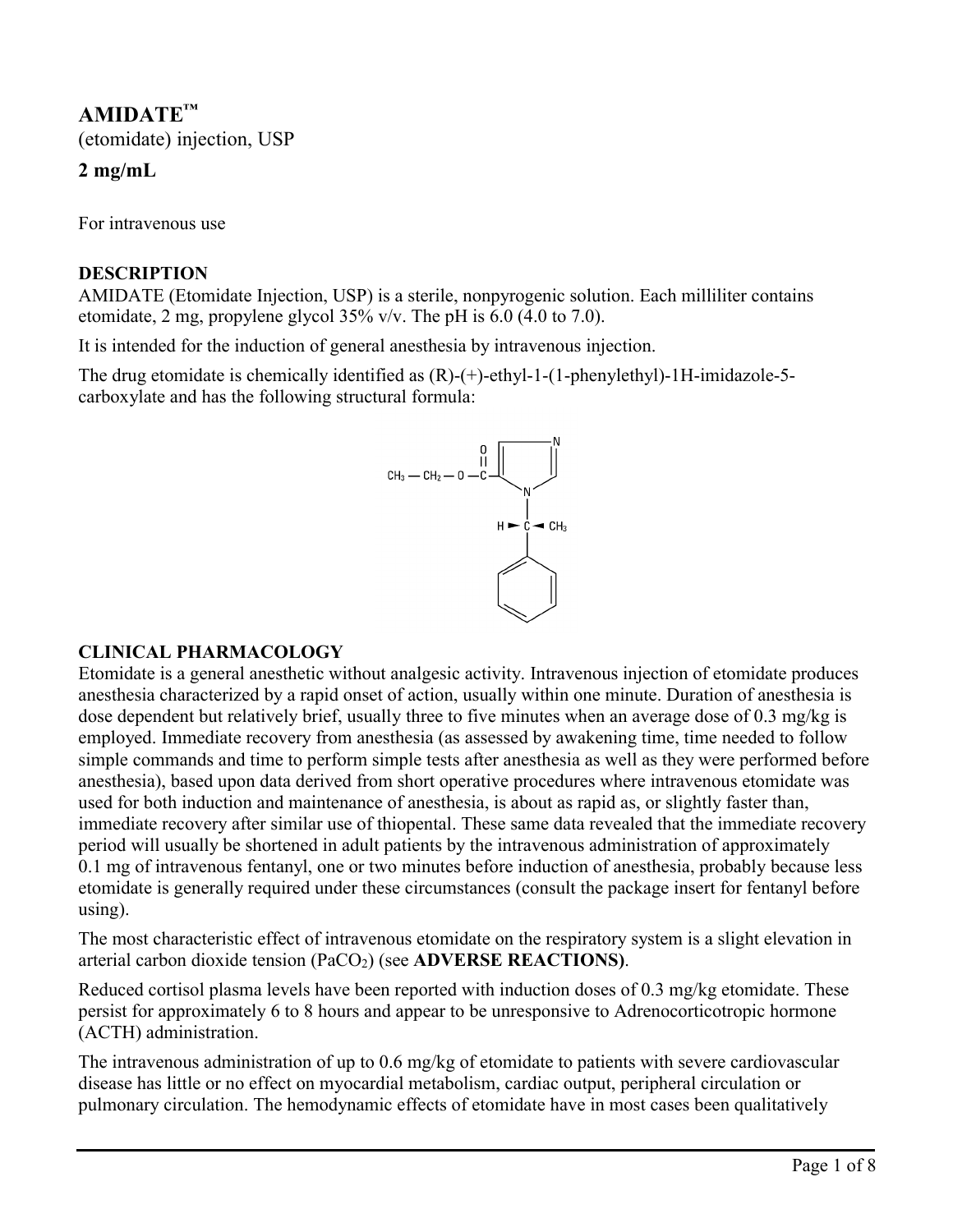similar to those of thiopental sodium, except that the heart rate tended to increase by a moderate amount following administration of thiopental under conditions where there was little or no change in heart rate following administration of etomidate. However, clinical data indicates that etomidate administration in geriatric patients, particularly those with hypertension, may result in decreases in heart rate, cardiac index, and mean arterial blood pressure. There are insufficient data concerning use of etomidate in patients with recent severe trauma or hypovolemia to predict cardiovascular response under such circumstances.

Clinical experience and special studies to date suggest that standard doses of intravenous etomidate ordinarily neither elevate plasma histamine nor cause signs of histamine release.

Limited clinical experience, as well as animal studies, suggests that inadvertent intra-arterial injection of etomidate, unlike thiobarbiturates, will not usually be followed by necrosis of tissue distal to the injection site. Intra-arterial injection of etomidate is, however, not recommended.

Etomidate induction is associated with a transient 20% to 30% decrease in cerebral blood flow. This reduction in blood flow appears to be uniform in the absence of intracranial space occupying lesions. As with other intravenous induction agents, reduction in cerebral oxygen utilization is roughly proportional to the reduction in cerebral blood flow. In patients with and without intracranial space occupying lesions, etomidate induction is usually followed by a moderate lowering of intracranial pressure, lasting several minutes. All of these studies provided for avoidance of hypercapnia. Information concerning regional cerebral perfusion in patients with intracranial space occupying lesions is too limited to permit definitive conclusions.

Preliminary data suggests that etomidate will usually lower intraocular pressure moderately.

Etomidate is rapidly metabolized in the liver. Minimal anesthetic plasma levels of unchanged drug are equal to or higher than 0.23 mcg/mL; they decrease rapidly up to 30 minutes following injection and thereafter more slowly with a half-life value of about 75 minutes. Approximately 75% of the administered dose is excreted in the urine during the first day after injection. The chief metabolite is R-(+)-1-(1 phenylethyl)-1H-imidazole-5-carboxylic acid, resulting from hydrolysis of etomidate, and accounts for about 80% of the urinary excretion. Limited pharmacokinetic data in patients with cirrhosis and esophageal varices suggest that the volume of distribution and elimination half-life of etomidate are approximately double that seen in healthy subjects.

In clinical studies, elderly patients demonstrated decreased initial distribution volumes and total clearance of etomidate. Protein binding of etomidate to serum albumin was also significantly decreased in these individuals.

Reduced plasma cortisol and aldosterone levels have been reported following induction doses of etomidate. These results persist for approximately 6 to 8 hours and appear to be unresponsive to ACTH stimulation. This probably represents blockage of 11 beta-hydroxylation within the adrenal cortex.

## **INDICATIONS AND USAGE**

AMIDATE is indicated by intravenous injection for the induction of general anesthesia. When considering use of AMIDATE, the usefulness of its hemodynamic properties (see **CLINICAL PHARMACOLOGY**) should be weighed against the high frequency of transient skeletal muscle movements (see **ADVERSE REACTIONS**).

Intravenous AMIDATE is also indicated for the supplementation of subpotent anesthetic agents, such as nitrous oxide in oxygen, during maintenance of anesthesia for short operative procedures such as dilation and curettage or cervical conization.

# **CONTRAINDICATIONS**

AMIDATE is contraindicated in patients who have shown hypersensitivity to it.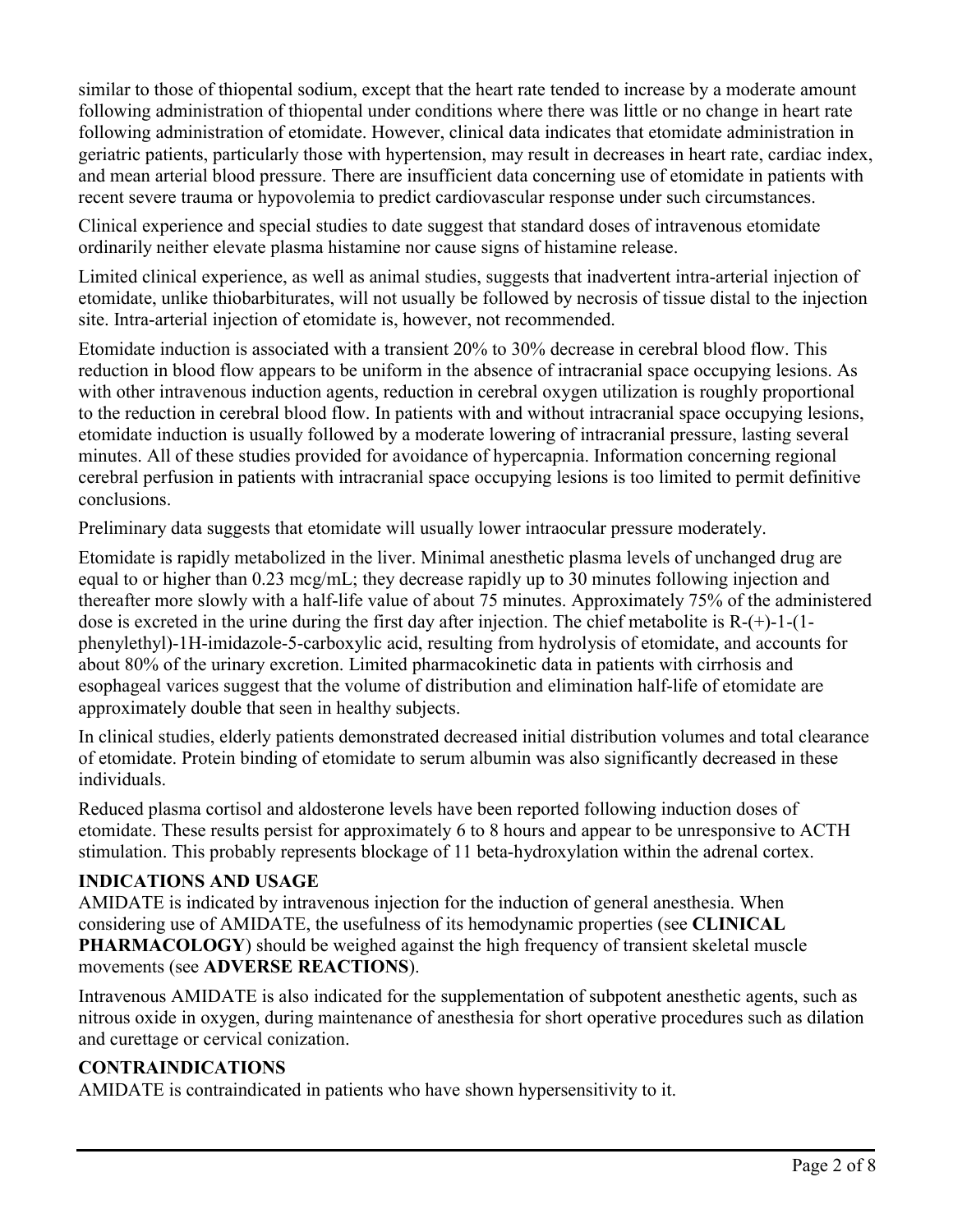## **WARNINGS**

INTRAVENOUS AMIDATE SHOULD BE ADMINISTERED ONLY BY PERSONS TRAINED IN THE ADMINISTRATION OF GENERAL ANESTHETICS AND IN THE MANAGEMENT OF COMPLICATIONS ENCOUNTERED DURING THE CONDUCT OF GENERAL ANESTHESIA.

BECAUSE OF THE HAZARDS OF PROLONGED SUPPRESSION OF ENDOGENOUS CORTISOL AND ALDOSTERONE PRODUCTION, THIS FORMULATION IS NOT INTENDED FOR ADMINISTRATION BY PROLONGED INFUSION.

**Pediatric Neurotoxicity:** Published animal studies demonstrate that the administration of anesthetic and sedation drugs that block NMDA receptors and/or potentiate GABA activity increase neuronal apoptosis in the developing brain and result in long-term cognitive deficits when used for longer than 3 hours. The clinical significance of these findings is not clear. However, based on the available data, the window of vulnerability to these changes is believed to correlate with exposures in the third trimester of gestation through the first several months of life, but may extend out to approximately three years of age in humans (see **PRECAUTIONS/Pregnancy, Pediatric Use, ANIMAL PHARMACOLOGY AND/OR TOXICOLOGY**).

Some published studies in children suggest that similar deficits may occur after repeated or prolonged exposures to anesthetic agents early in life and may result in adverse cognitive or behavioral effects. These studies have substantial limitations, and it is not clear if the observed effects are due to the anesthetic/sedation drug administration or other factors such as the surgery or underlying illness.

Anesthetic and sedation drugs are a necessary part of the care of children needing surgery, other procedures, or tests that cannot be delayed, and no specific medications have been shown to be safer than any other. Decisions regarding the timing of any elective procedures requiring anesthesia should take into consideration the benefits of the procedure weighed against the potential risks.

#### **PRECAUTIONS**

#### **Carcinogenesis, Mutagenesis, Impairment of Fertility:**

#### **Carcinogenesis**

Long-term animal studies to evaluate the carcinogenic potential of etomidate have not been completed.

#### Mutagenesis

Studies to evaluate the mutagenic potential of etomidate have not been completed.

#### Impairment of Fertility

In a fertility and early embryonic development study in which male and female rats were treated intravenously with 0.31, 1.25, and 5 mg/kg/day etomidate (0.17, 0.68, and 2.7 times the human induction dose of 0.3 mg/kg based on body surface area) prior to mating, no adverse effects on fertility were noted.

#### **Pregnancy**

#### Risk Summary

There are no adequate and well-controlled studies in pregnant women. In animal reproduction studies, fetal deaths and reduced pup survival were noted after intravenous administration of etomidate to pregnant rats at doses 0.17 times the human induction dose of 0.3 mg/kg. Reduced pup survival was noted after intravenous administration of etomidate to pregnant rabbits at 1.6 times the human induction dose. Published studies in pregnant primates demonstrate that the administration of anesthetic and sedation drugs that block NMDA receptors and/or potentiate GABA activity during the period of peak brain development increases neuronal apoptosis in the developing brain of the offspring when used for longer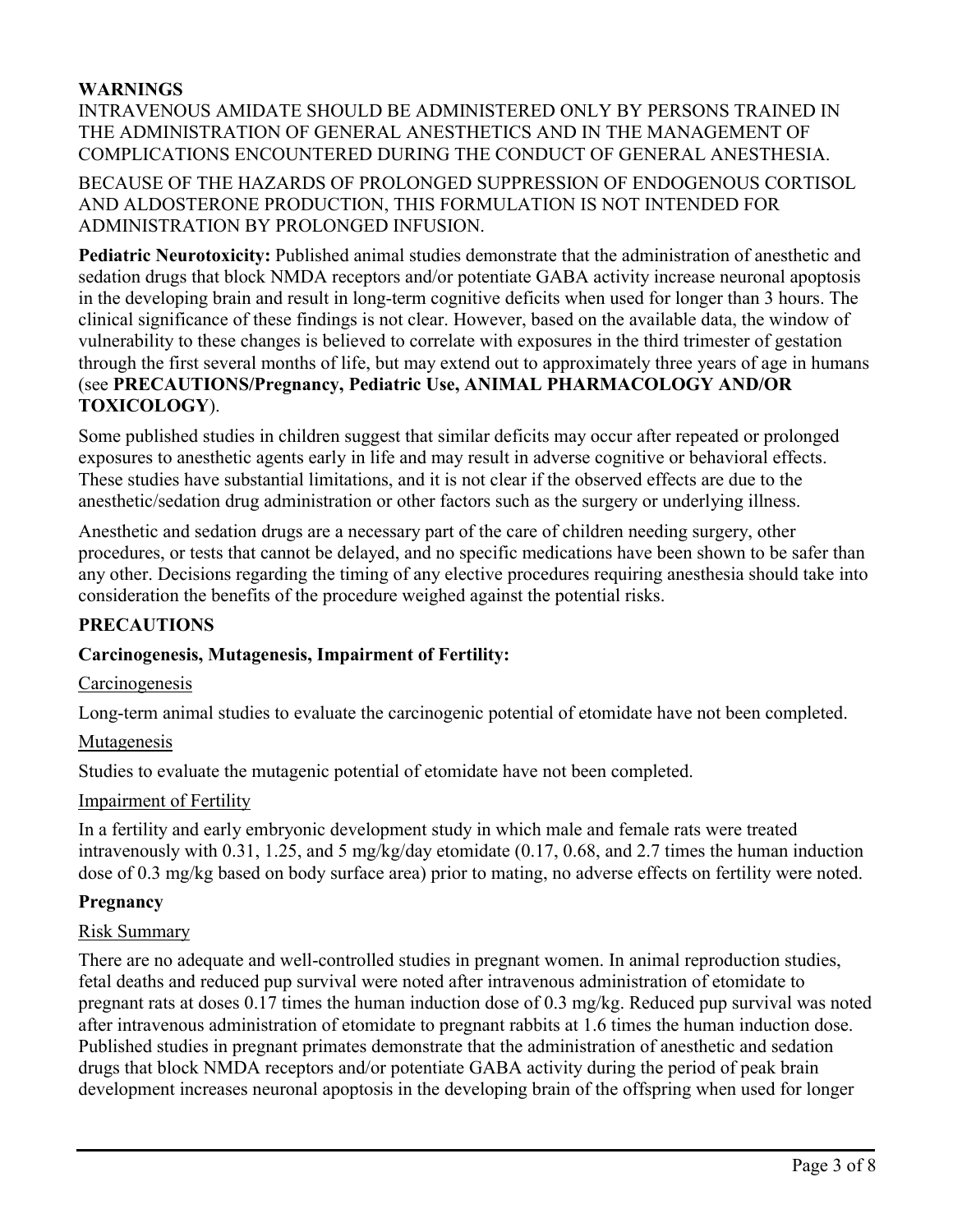than 3 hours. There are no data on pregnancy exposures in primates corresponding to periods prior to the third trimester in humans (see Data).

The estimated background risk of major birth defects and miscarriage for the indicated population is unknown. All pregnancies have a background risk of birth defect, loss, or other adverse outcomes. In the U.S. general population, the estimated background risk of major birth defects and miscarriage in clinically recognized pregnancies is 2% to 4% and 15% to 20%, respectively.

# Data

### *Animal Data*

No malformations or adverse fetal effects were noted in a study in which pregnant rats were intravenously administered 0.31, 1.25, or 5 mg/kg/day etomidate (0.17, 0.68, or 2.7 times the human induction dose of 0.3 mg/kg based on body surface area) during organogenesis (Gestation Days 6-15).

Reduced pup survival was noted in all doses tested in a study in which pregnant rabbits were intravenously administered 1.5 or 4.5 mg/kg/day etomidate (1.6 or 4.9 times the human induction dose of 0.3 mg/kg based on body surface area) during organogenesis (Gestation Day 6-18). These doses also produced maternal toxicity (increased mortality).

Increased still born fetuses and decreased pup survival was noted at all doses tested in a study where pregnant rats were intravenously administered 0.31, 1.25, or 5 mg/kg/day etomidate (0.17, 0.68, or 2.7 times the human induction dose of 0.3 mg/kg based on body surface area) during gestation and throughout lactation (Gestation Day 16 through Lactation Day 21). These doses also produced maternal toxicity (decreased food consumption and increased mortality). In this study, offspring were not evaluated for sexual maturation, neurobehavioral function including learning and memory, or reproductive function.

In a published study in primates, administration of an anesthetic dose of ketamine for 24 hours on Gestation Day 122 increased neuronal apoptosis in the developing brain of the fetus. In other published studies, administration of either isoflurane or propofol for 5 hours on Gestation Day 120 resulted in increased neuronal and oligodendrocyte apoptosis in the developing brain of the offspring. With respect to brain development, this time period corresponds to the third trimester of gestation in the human. The clinical significance of these findings is not clear; however, studies in juvenile animals suggest neuroapoptosis correlates with long-term cognitive deficits (see **WARNINGS/Pediatric Neurotoxicity, PRECAUTIONS/Pregnancy, ANIMAL TOXICOLOGY AND/OR PHARMACOLOGY**).

### **Labor and Delivery**

There are insufficient data to support use of intravenous AMIDATE in obstetrics, including Caesarean section deliveries. Therefore, such use is not recommended.

# **Nursing Mothers**

It is not known whether this drug is excreted in human milk. Because many drugs are excreted in human milk, caution should be exercised when AMIDATE is administered to a nursing mother.

### **Pediatric Use**

There are inadequate data for AMIDATE to make dosage recommendations for induction of anesthesia in patients below the age of ten (10) years; therefore, such use is not recommended (see also **DOSAGE AND ADMINISTRATION**).

Published juvenile animal studies demonstrate that the administration of anesthetic and sedation drugs, such as AMIDATE, that either block NMDA receptors or potentiate the activity of GABA during the period of rapid brain growth or synaptogenesis, results in widespread neuronal and oligodendrocyte cell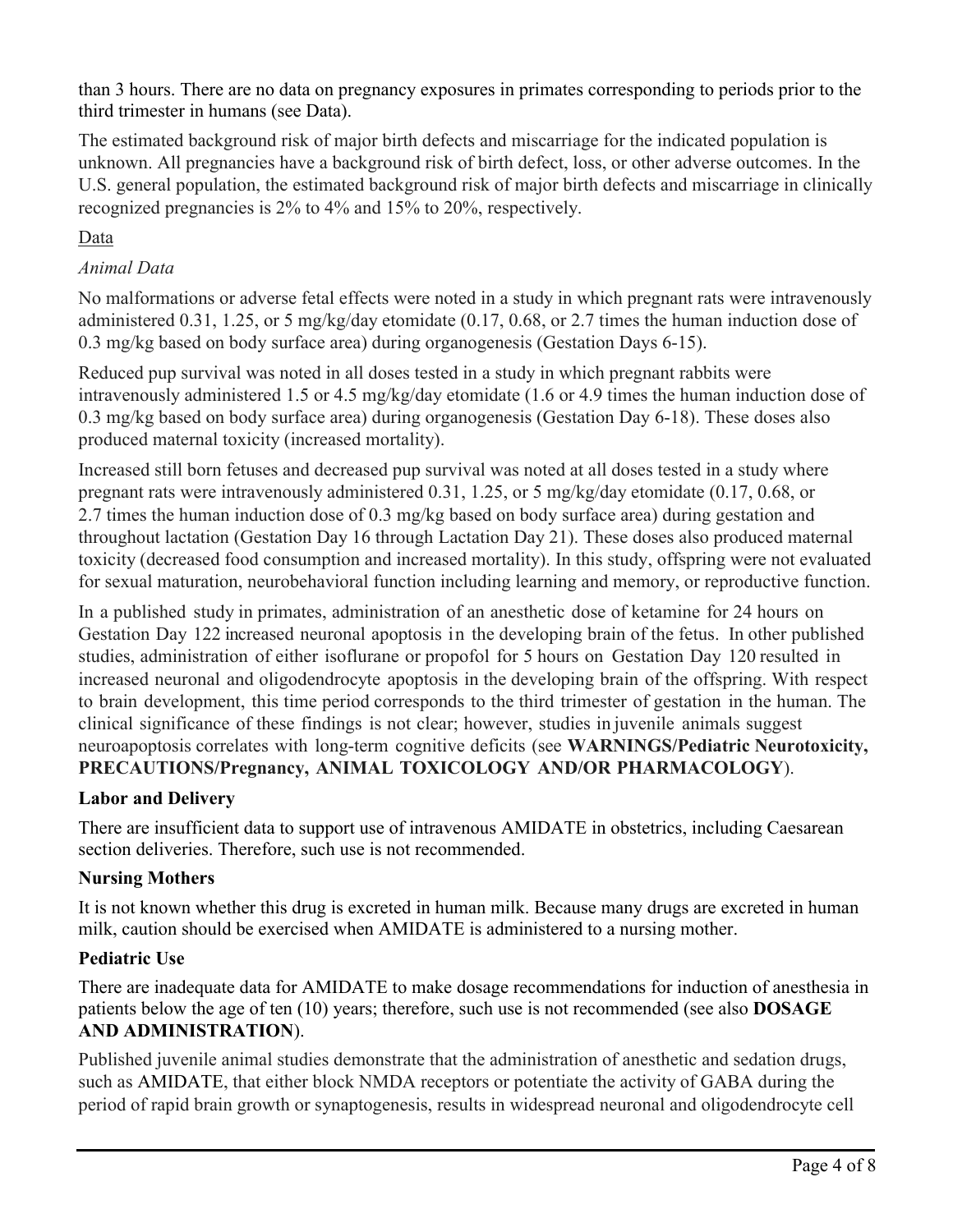loss in the developing brain and alterations in synaptic morphology and neurogenesis. Based on comparisons across species, the window of vulnerability to these changes is believed to correlate with exposures in the third trimester of gestation through the first several months of life, but may extend out to approximately 3 years of age in humans.

In primates, exposure to 3 hours of ketamine that produced a light surgical plane of anesthesia did not increase neuronal cell loss, however, treatment regimens of 5 hours or longer of isoflurane increased neuronal cell loss. Data from isoflurane-treated rodents and ketamine-treated primates suggest that the neuronal and oligodendrocyte cell losses are associated with prolonged cognitive deficits in learning and memory. The clinical significance of these nonclinical findings is not known, and healthcare providers should balance the benefits of appropriate anesthesia in pregnant women, neonates, and young children who require procedures with the potential risks suggested by the nonclinical data (see **WARNINGS/Pediatric Neurotoxicity, PRECAUTIONS/Pregnancy,** and **ANIMAL** 

# **PHARMACOLOGY AND/OR TOXICOLOGY**).

**Geriatric Use:** Clinical data indicates that AMIDATE may induce cardiac depression in elderly patients, particularly those with hypertension (see **CLINICAL PHARMACOLOGY** and **OTHER ADVERSE OBSERVATIONS**, **Circulatory System**).

Elderly patients may require lower doses of AMIDATE than younger patients. Age-related differences in pharmacokinetic parameters have been observed in clinical studies (see **CLINICAL PHARMACOLOGY** and **DOSAGE AND ADMINISTRATION**).

This drug is known to be substantially excreted by the kidney, and the risk of toxic reactions to this drug may be greater in patients with impaired renal function. Because elderly patients are more likely to have decreased renal function, care should be taken in dose selection and it may be useful to monitor renal function.

**Plasma Cortisol Levels:** Induction doses of etomidate have been associated with reduction in plasma cortisol and aldosterone concentrations (see **CLINICAL PHARMACOLOGY**). These have not been associated with changes in vital signs or evidence of increased mortality; however, where concern exists for patients undergoing severe stress, exogenous replacement should be considered.

### **Information for Patients:**

Effect of anesthetic and sedation drugs on early brain development

Studies conducted in young animals and children suggest repeated or prolonged use of general anesthetic or sedation drugs in children younger than 3 years may have negative effects on their developing brains. Discuss with parents and caregivers the benefits, risks, and timing and duration of surgery or procedures requiring anesthetic and sedation drugs (see **WARNINGS/Pediatric Neurotoxicity**).

### **ADVERSE REACTIONS**

The most frequent adverse reactions associated with use of intravenous AMIDATE are transient venous pain on injection and transient skeletal muscle movements, including myoclonus:

1. Transient venous pain was observed immediately following intravenous injection of etomidate in about 20% of the patients, with considerable difference in the reported incidence (1.2% to 42%). This pain is usually described as mild to moderate in severity but it is occasionally judged disturbing. The observation of venous pain is not associated with a more than usual incidence of thrombosis or thrombophlebitis at the injection site. Pain also appears to be less frequently noted when larger, more proximal arm veins are employed and it appears to be more frequently noted when smaller, more distal, hand or wrist veins are employed.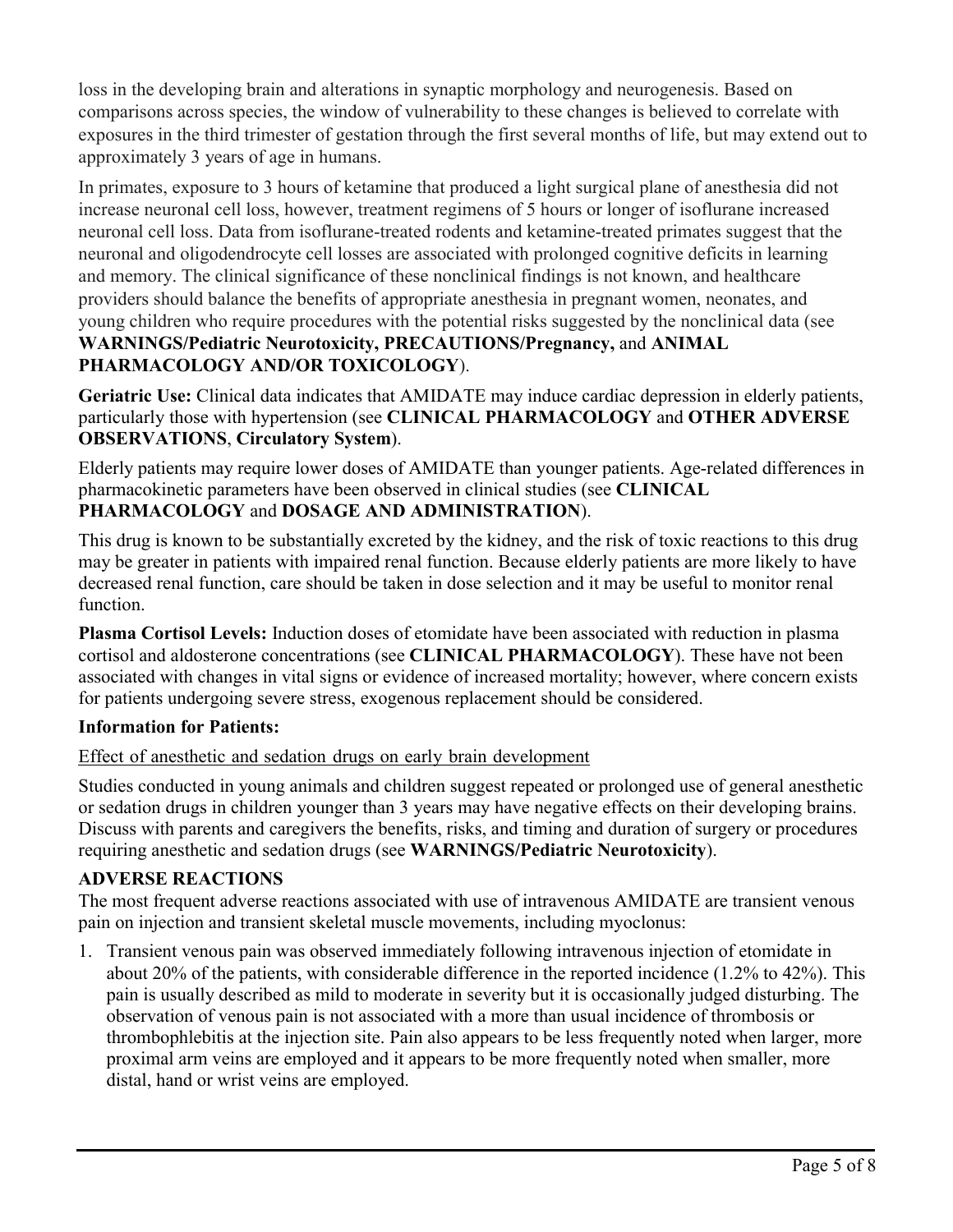- 2. Transient skeletal muscle movements were noted following use of intravenous etomidate in about 32% of the patients, with considerable difference in the reported incidence (22.7% to 63%). Most of these observations were judged mild to moderate in severity but some were judged disturbing. The incidence of disturbing movements was less when 0.1 mg of fentanyl was given immediately before induction. These movements have been classified as myoclonic in the majority of cases (74%), but averting movements (7%), tonic movements (10%), and eye movements (9%) have also been reported. No exact classification is available, but these movements may also be placed into three groups by location:
	- a. Most movements are bilateral. The arms, legs, shoulders, neck, chest wall, trunk and all four extremities have been described in some cases, with one or more of these muscle groups predominating in each individual case. Results of electroencephalographic studies suggest that these muscle movements are a manifestation of disinhibition of cortical activity; cortical electroencephalograms, taken during periods when these muscle movements were observed, have failed to reveal seizure activity.
	- b. Other movements are described as either unilateral or having a predominance of activity of one side over the other. These movements sometimes resemble a localized response to some stimuli, such as venous pain on injection, in the lightly anesthetized patient (averting movements). Any muscle group or groups may be involved, but a predominance of movement of the arm in which the intravenous infusion is started is frequently noted.
	- c. Still other movements probably represent a mixture of the first two types.

Skeletal muscle movements appear to be more frequent in patients who also manifest venous pain on injection.

#### **Other Adverse Observations**

**Respiratory System:** Hyperventilation, hypoventilation, apnea of short duration (5 to 90 seconds with spontaneous recovery); laryngospasm, hiccup and snoring suggestive of partial upper airway obstruction have been observed in some patients. These conditions were managed by conventional countermeasures.

**Circulatory System:** Hypertension, hypotension, tachycardia, bradycardia and other arrhythmias have occasionally been observed during induction and maintenance of anesthesia. One case of severe hypotension and tachycardia, judged to be anaphylactoid in character, has been reported.

Geriatric patients, particularly those with hypertension, may be at increased risk for the development of cardiac depression following etomidate administration (see **CLINICAL PHARMACOLOGY**).

**Gastrointestinal System:** Postoperative nausea and/or vomiting following induction of anesthesia with etomidate is probably no more frequent than the general incidence. When etomidate was used for both induction and maintenance of anesthesia in short procedures such as dilation and curettage, or when insufficient analgesia was provided, the incidence of postoperative nausea and/or vomiting was higher than that noted in control patients who received thiopental.

### **OVERDOSAGE**

Overdosage may occur from too rapid or repeated injections. Too rapid injection may be followed by a fall in blood pressure. No adverse cardiovascular or respiratory effects attributable to AMIDATE overdose have been reported.

In the event of suspected or apparent overdosage, the drug should be discontinued, a patent airway established (intubate, if necessary) or maintained and oxygen administered with assisted ventilation, if necessary.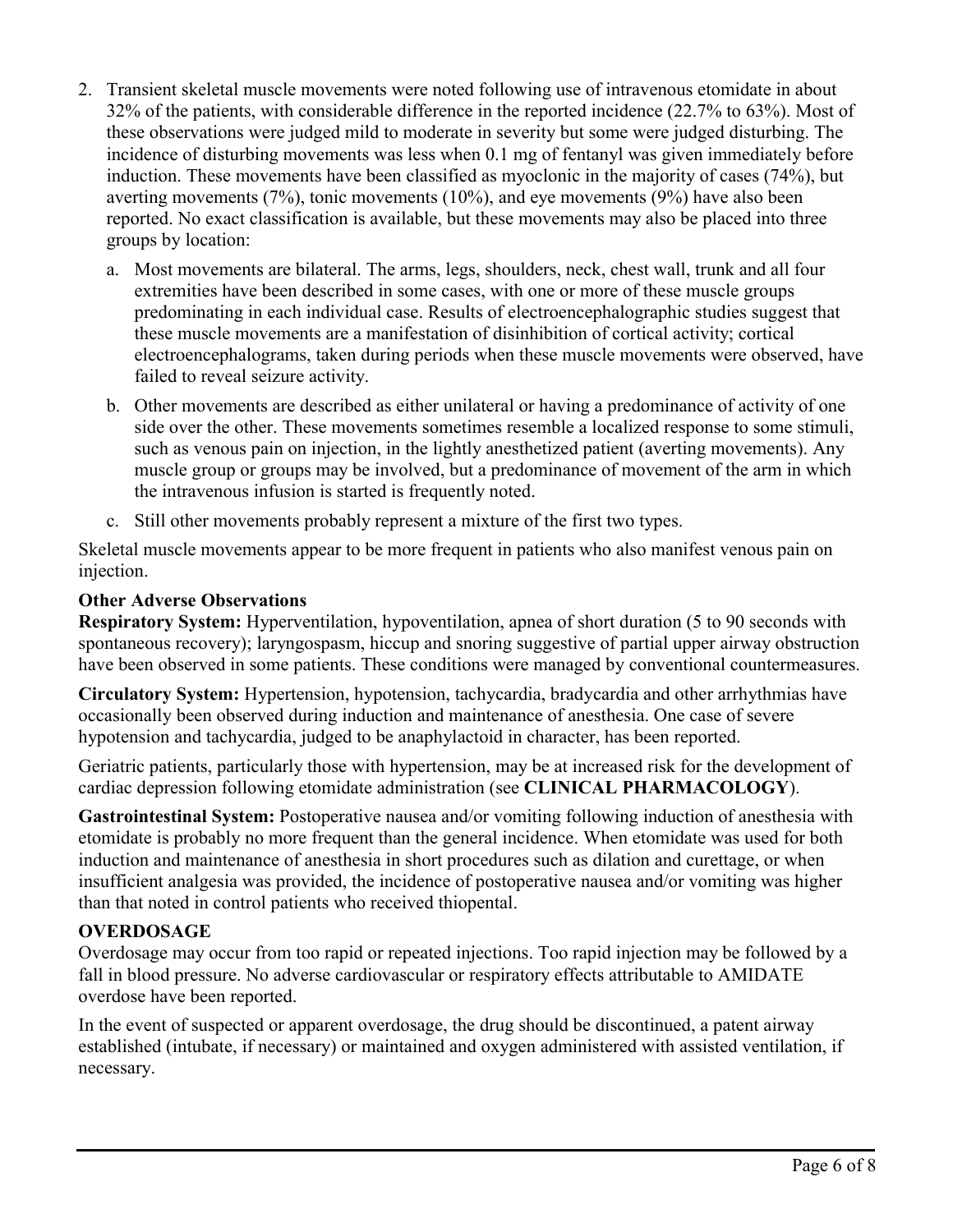### **DOSAGE AND ADMINISTRATION**

Do not administer unless solution is clear and container is undamaged. Discard unused portion (see **DOSAGE AND ADMINISTRATION**).

AMIDATE is intended for administration only by the intravenous route (see **CLINICAL PHARMACOLOGY**). The dose for induction of anesthesia in adult patients and in pediatric patients above the age of ten (10) years will vary between 0.2 mg/kg and 0.6 mg/kg of body weight, and it must be individualized in each case. The usual dose for induction in these patients is 0.3 mg/kg, injected over a period of 30 to 60 seconds. There are inadequate data to make dosage recommendations for induction of anesthesia in patients below the age of ten (10) years; therefore, such use is not recommended. Geriatric patients may require reduced doses of etomidate.

Smaller increments of intravenous AMIDATE may be administered to adult patients during short operative procedures to supplement subpotent anesthetic agents, such as nitrous oxide. The dosage employed under these circumstances, although usually smaller than the original induction dose, must be individualized. There are insufficient data to support this use of etomidate for longer adult procedures or for any procedures in pediatric patients; therefore, such use is not recommended. The use of intravenous fentanyl and other neuroactive drugs employed during the conduct of anesthesia may alter the etomidate dosage requirements. Consult the prescribing information for all other such drugs before using.

**Premedication:** AMIDATE is compatible with commonly administered pre-anesthetic medications, which may be employed as indicated. See also **CLINICAL PHARMACOLOGY**, **ADVERSE REACTIONS**, and dosage recommendations for maintenance of anesthesia.

AMIDATE anesthesia does not significantly alter the usual dosage requirements of neuromuscular blocking agents employed for endotracheal intubation or other purposes shortly after induction of anesthesia.

Parenteral drug products should be inspected visually for particulate matter and discoloration prior to administration, whenever solution and container permit.

To prevent needle-stick injuries, needles should not be recapped, purposely bent, or broken by hand.

#### **HOW SUPPLIED**

AMIDATE<sup>™</sup> (Etomidate Injection, USP) is supplied in single-dose containers as follows:

| <b>Unit of Sale</b>       | Concentration                 |
|---------------------------|-------------------------------|
| NDC 0409-6695-01          | $20 \text{ mg}/10 \text{ mL}$ |
| Tray of 10                | $(2 \text{ mg/mL})$           |
| Single-dose Fliptop Vials |                               |
| NDC 0409-6695-02          | $40 \text{ mg}/20 \text{ mL}$ |
| Tray of 10                | $(2 \text{ mg/mL})$           |
| Single-dose Fliptop Vials |                               |

Store at 20 to 25ºC (68 to 77ºF). [See USP Controlled Room Temperature.]